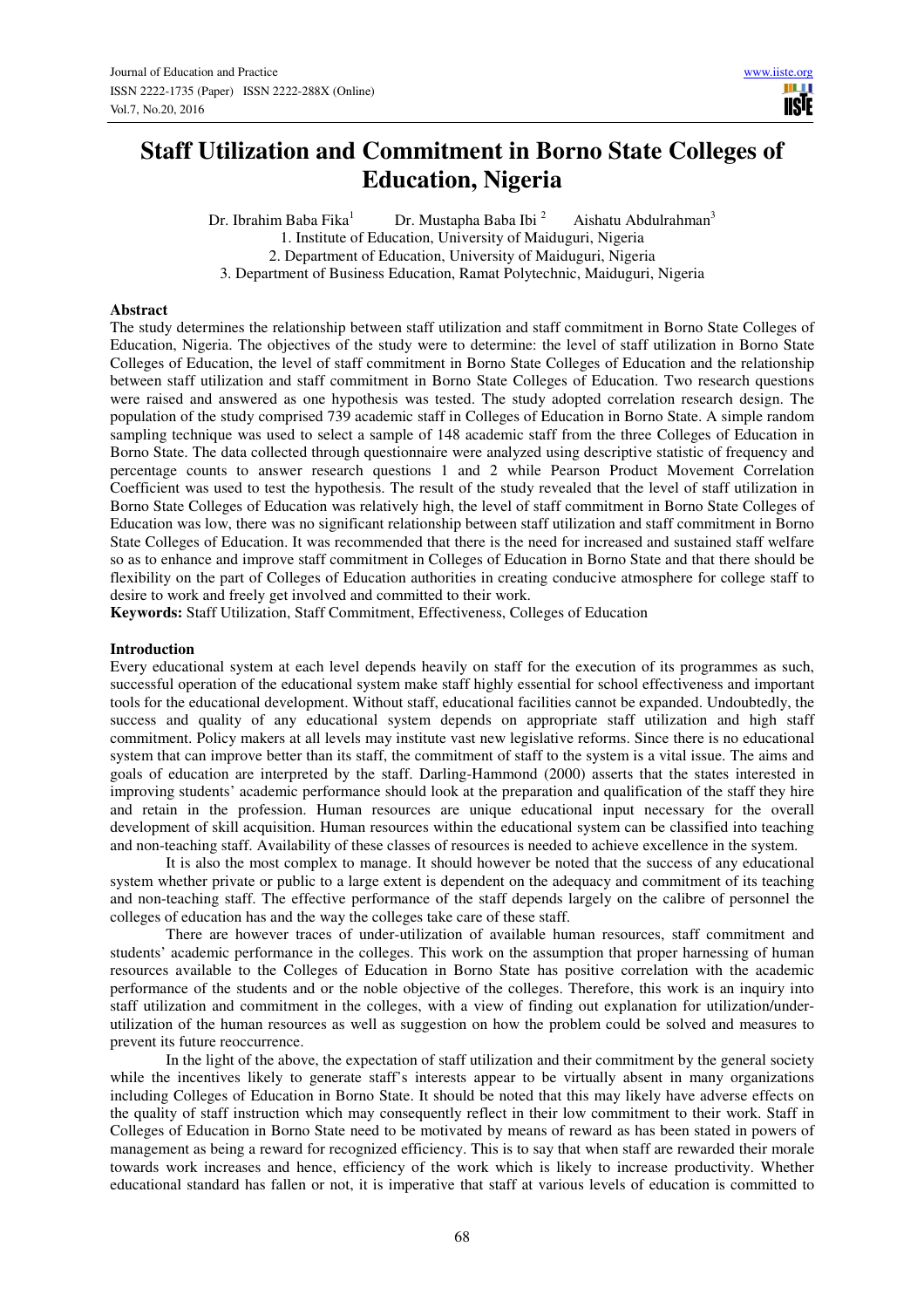their job so as to put in their best in the attainment of college goals. The quality output depends on the quality input, so the success and quality of any educational system depends largely on the quality and quantity as well as the level of commitment of its staff. This is to say that for any successful goal attainment in any educational institution it requires some degree of effective utilization and commitment by the staff concerned.

Effective utilization of staff in Colleges of Education especially Borno State is as important as the achievement of goals and objectives for their establishment. Staff commitment in Colleges of Education in Borno State is not likely to be known or observed without appropriate staff utilization. Effective staff commitment in Colleges of Education in Borno state may largely be dependent on how well and effective staffs are utilized. The insufficient human and material resource for training is another factor responsible for staff non commitment. The researcher observed that Colleges of Education in Borno State do not have adequate and standard workspace such as workshops, laboratories, classrooms or lecture theatres to train the students, while some consumable and non-consumable materials needed for practical exercises are not available; some of the available material resources in some of these Colleges of Education appear not to be functioning. This is capable of affecting how effective staff are utilized and to a large extent affect their commitment to the job.

There is no doubt that effective utilization of staff in Colleges of Education in Borno State may lead to how committed they may be to their job. A situation where skilled personnel are available but are not properly utilized may impinged on their job commitment.

#### **Staff Utilization**

Staff utilization relates to decisions and actions taken to employ the staff of an organization to achieve its objectives. Nwachukwu (1992) propounded that it is important to note that the success or failure of an organization depends on manpower management and utilization. Manpower planning requires management to assess the total impact of organization's failures and to recognize that the impact of a given situation of personnel policy depends upon a given situation with the other organization's policies. There is no such a thing as separate components for remuneration, selection, promotion etc. Decisions made by individual department manager ramify throughout the total organization. Manga (1988) observed that, effective human resources utilization involves carefully selecting, training, developing, appraising, rewarding and retraining employees so that collectively their effort contribute to the goals and direction that management has established.

Lassa (2000) and Guga (1998) observed that education cannot be provided by just anybody, it requires a teacher who plans and delivers the lessons or instruction in such a way that objectives can be achieved. An uncertified teacher cannot prepare students for WASCE/GCE/SSCE because it is unlikely that they could pass. Corroborating this, Owolabi (2007) stated that government should find all possible means to retain veteran and experienced teachers who are still willing to serve so that they can contribute their wealth of experience to improving the system.

Several factors have been identified as militating against the effective utilization of manpower for efficiency, effectiveness, performance and productivity of workers. Such factors according to Armstrong (2009) include: the number of people required to meet the organizational needs; the skills and behaviour required to support the achievement of the organizational strategy; the impact of organizational restructuring as a result of rationalization; decentralization, delegation, acquisitions mergers, product or market development and plan for changing culture of the organization in such areas as ability to deliver, performance standards, quality, customer service; team working and flexibility that indicates the need for people with different attitudes, beliefs and personal characteristics.

#### **Staff Commitment**

Mowday, Porter and Steers (1982) see commitment as the relative strength of an individual's identification with an evolvement in a particular organization. According to the definition, organizational commitment is characterised by three (3) factors: a strong belief in and acceptance of the organization's goals and values, a willingness to exert effort on behalf of the organization and a strong desire to maintain membership in the organization. Porter et al in Jiboyewa, (1995), defined organizational commitment as having three major components:

- 1. Strong belief in an acceptance of the organizational goals.
- 2. A willingness to exert considerable effort on behalf of the organization.
- 3. Definite desire to maintain organization membership.

Commitment conceptualized as shown above according to Koch and Steers as cited in Jiboyewa, (1995) has found to be a strong indicator of membership effort and performance in organizations.

Abraham and Keith (2006) carried out a study on measuring and targeting internal conditions for schools effectiveness in the Free State of South Africa using a questionnaire as the basis for constructing an index of school effectiveness. Their findings revealed that teachers were the key drivers of internal school conditions for effectiveness, development and school change.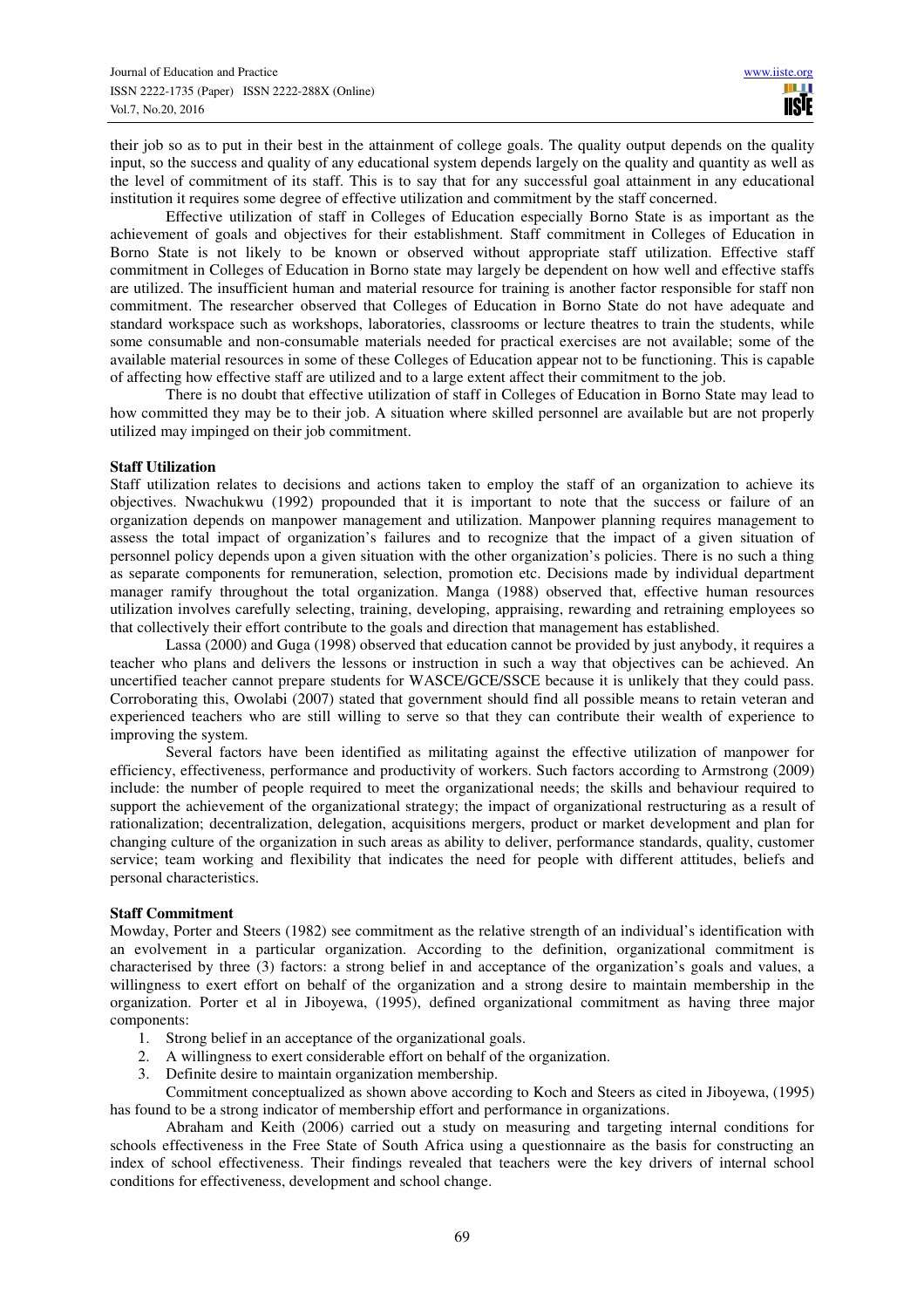Staff utilization and staff commitment have been proven to be significantly related. Staff utilization appears to be a significant contributor to job commitment. Staff utilization can be accepted as a multidimensional construct since it measures a variety of different aspects of teaching such as; subject mastery, effective communication, lesson preparation and presentation Onyeachu (1996). Therefore, effective academic staff are those who are properly utilized and are committed to their job. Although proper utilization of academic staff may have strong effect on their job commitment, other factors such as socio-economic background, family support and intellectual aptitude of student, personality of student, self confidence, and previous instructional quality may also influence their job commitment.

## **Staff Utilization and Commitment**

Studies were conducted to determine the relationship between staff utilization and staff commitment in Colleges of Education. Abraham and Keith (2006) in their study on measuring and targeting internal conditions for schools effectiveness in the Free State of South Africa used a questionnaire as the basis for constructing an index of school effectiveness. Their findings revealed that teachers were the key drivers of internal school conditions for effectiveness, development and school change. In the same way, Akpofure and N'dipu, (2000) reported the need for schools to maintain a manageable carrying capacity in utilization of classrooms, libraries and laboratories for effective teaching and learning. To them, this will pave the way for quality assurance in schools. Abdulkareem, Fasasi and Akinnubi (2011) examined the relationship between human resource utilization and internal efficiency in Nigerian State Universities. It was a descriptive survey research. The population for the study comprised the 12 State-owned Universities offering courses in humanities (Faculties of Arts, Business and Social Sciences/Management Sciences and Education) and sciences (Faculty of Science) established before year 2005 in Nigeria. Six out of the 12 Universities, that is, 50% were selected as sample for the study through stratified random sampling technique. Furthermore, 572 out of the 1536 lecturers in the Universities were selected as sample for the study through stratified random sampling technique. They responded to "Human Resource Checklist" (HRC) and "Internal Efficiency Checklist" (IEC) designed by the researchers and validated by experts in the field of educational management. Student–Teacher Ratio, Refined Cohort Wastage Rate and Graduation Rate were used to answer three research questions raised in the study. Pearson product-moment correlation statistic was used to test the formulated research hypothesis at the 0.05 level of significance. The study revealed over-utilization of teachers, low wastage rate with a mean of 23%, and high graduation rate with a mean of 85%. Also, there was a significant relationship between human resource utilization and internal efficiency in Nigerian state universities (calculated r-value= .347 > critical r-value = .06, p < .05). Based on the findings, it was recommended, among others, that the universities should employ more lecturers in humanities (Faculties of Arts, Business and Social Sciences/Management Sciences and Education) and sciences (Faculty of Science) in order to reduce the workload of the existing lecturers in these disciplines.

Azuh and Modebelu (2013) conducted a study on academic staff challenges to effective utilization of information and communication technology (ICT) in teaching/learning of agricultural education in Federal Universities in South East geopolitical zone of Nigeria. The study adopted a descriptive survey design meant to assess opinion responses. Two Federal Universities out of five in the South East geopolitical zone were purposively sampled because they offer agricultural education. A total of 40 academic staff consisting of (17male and 23 female) was selected from the two Federal Universities. Three research questions guided the study. Researchers' self-designed questionnaire titled Academic Staff ICT Utilization for Effective Teaching and Learning Questionnaire (ASIUETLQ) was used for data collection. The 35- item-questionnaire was built on a 4 point scale. The instrument was validated by two experts in Educational Administration and Agricultural Education on face and content validity. A pilot test was conducted using 10 academic staff from 2 State Universities in the same geopolitical zone in Nigeria. A Cronbach alpha reliability values of 0.86, 0.85, and 0.92 were obtained for the three clusters. All the 40 copies of the IUETLQ administered to 40 respondents were returned through the assistance of a trained research assistants and it was used for the analysis. Means and grand means were used to answer the research questions. Items scoring 2.50 and above were accepted as positive responses to the items while items scoring below 2.50 were regarded as negative responses. ANOVA statistical tool was used to test the hypothesis at 0.05 levels of significance.

The findings showed that ICT tools that were expected to promote quality teaching and learning of agricultural education in Universities were utilized only to a low extent by academic staff in South East geopolitical zone of Nigeria. It also revealed the major challenges in staff utilization of ICT to include the following: Inadequate ICT tool literacy, inadequate time for training in ICT, ICT tools are not compactable with the course contents, inadequate technical support, resistance to change/negative attitude, age barriers, epileptic power supply, poor funding to procure ICT, lack of adequate awareness, high cost of ICT tools, lack of interest, inadequate access to ICT tools, high cost of ICT tools, lack of interest and inadequate access to ICT tools. The Result also indicated that allocating enough time for training in ICT, provision of adequate hardware adequate organization of ICT resources, government provision of more funds for ICT, inclusion of ICT education into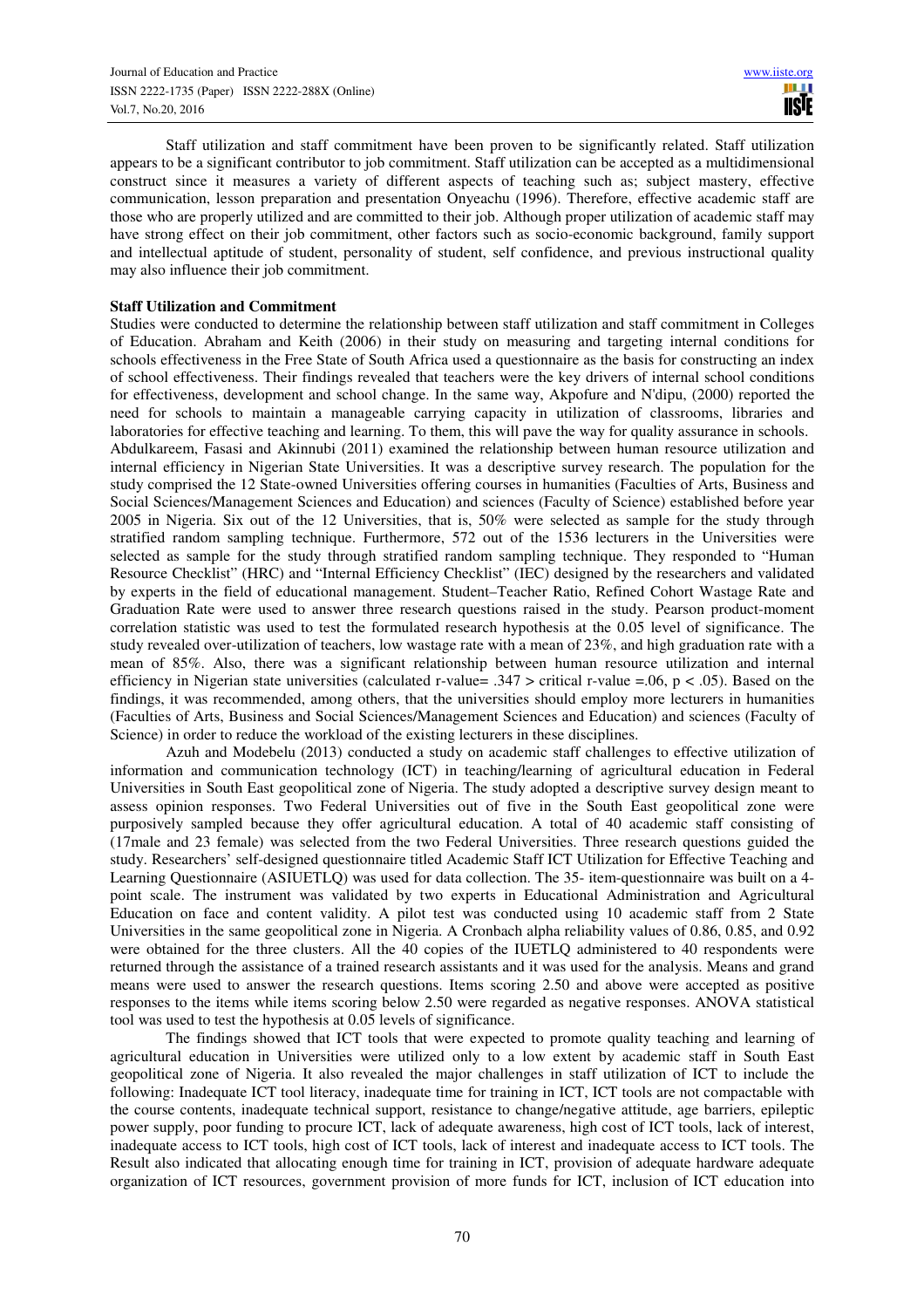school curriculum, establishment of effective ICT system to carter for large audience, creating of proper awareness on the role of ICT, training of staff on ICT utilization through in-service training, provision of adequate ICT Centre in schools for free training, encouraging online training and regular training for the staff would increase staff utilization of ICT in teaching and learning.

Relationship among staff utilization and staff commitment has been proven to be significantly related. Staff utilization appears to be a significant contributor to job commitment. Staff utilization can be accepted as a multidimensional construct since it measures a variety of different aspects of teaching such as; subject mastery, effective communication, lesson preparation and presentation (Onyeachu, 1996). Therefore effective academic staff are those who are properly utilized and are committed to their job. Although proper utilization of academic staff may have strong effect on their job commitment, other factors such as socio-economic background, family support and intellectual aptitude of student, personality of student, self-confidence, and previous instructional quality may also influence their job commitment. To this end, Blankstein (1996) had stated that students' grades and test scores are not good indicators for determining job commitment of staff and the quality of their job. In support of this view, a study carried out in Nigeria by Joshua et al. (2006) showed that Nigerian teachers condemn the use of students' performance scores as indicators of teachers' competence, performance or effectiveness and commitment to job. Since students' academic scores are not the only predictors of staff utilization and staff commitment, researchers have sought other fairer ways of evaluating teachers' effectiveness and their commitment to job. Students, administrators, colleagues and the teachers' self-evaluation have been used to evaluate effective utilization of staff and their commitment to job.

## **Methodology**

This study examines the relationship between staff utilization and commitment in Borno state collage of education, Nigeria, the research design used for the study is the correlation design, the population of the study was the entire teachers of Borno state collage of education. as at the time of this study there were 739 lecturers, one hundred and forty eight (148) respondent were randomly drawn as sample from the population. This number represented 20% of the total population of the academic staff in Borno State Collages of Education. Staff utilization and staff commitment questionnaire (SUSCQ) was used to collect data. A plot study was conducted and a reliability coefficient of 0.63 was obtained. The data were analyzed by the use of Pearson product moment correlation coefficient (r)**.** 

## **Research Questions**

- The study answered the following questions
- i. What is the level of staff utilization in Borno State Colleges of Education?
- ii. What is the level of Staff commitment in the study area?

#### **Hypothesis**

The study tested the following hypothesis at the 0.05 level of significance:

**H0**: There is no significant relationship between Staff utilization and staff commitment in Borno State Colleges of Educations

## **Data Analysis, Results and Discussion**

**Research question one**: what is the level of staff utilization in Borno State Colleges of Education?

To answer this research question, descriptive statistics of percentage counts was computed and the results were use to analyze the data. All the items under staff utilization in Borno State Colleges of Education were analyzed according to the respondents' assessment. The result is presented on Table:1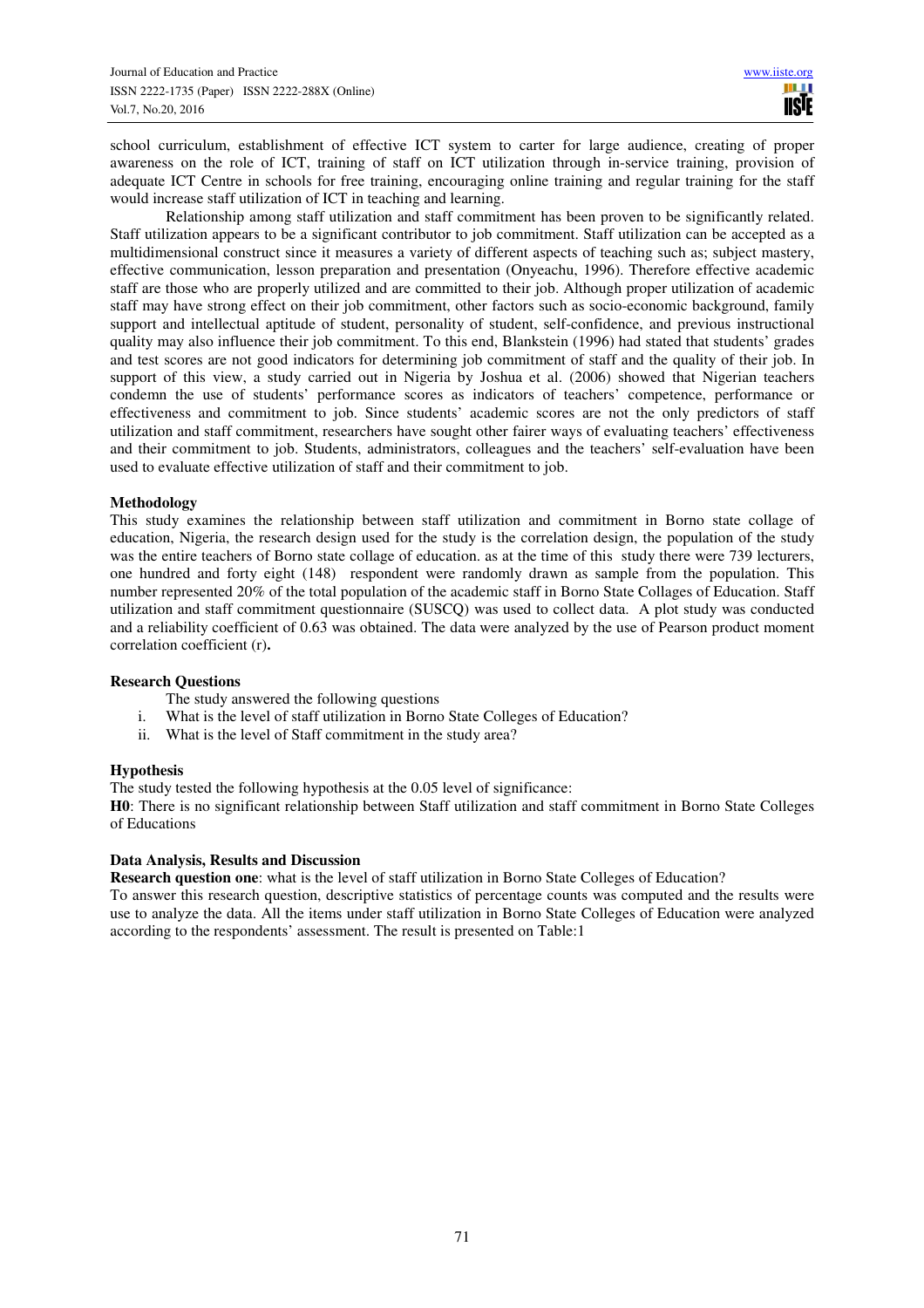| S/N            | <b>Statement</b>                      | Very high (5) | High     | Moderate | Low      | <b>Very</b> |
|----------------|---------------------------------------|---------------|----------|----------|----------|-------------|
|                |                                       |               | (4)      | (3)      | (2)      | Low $(1)$   |
| 1              | Lecturers employ various methods in   | 62(41.9)      | 78(52.7) | 3(2.0)   | 3(2.0)   | 2(1.4)      |
|                | their teacher/students relation       |               |          |          |          |             |
| 2              | offices.<br>Adequate provision of     | 40(27.0)      | 90(60.8) | 7(4.7)   | 10(6.8)  | 1(0.7)      |
|                | laboratories and lecture halls.       |               |          |          |          |             |
| 3              | Use of staff offices for preparing    | 50(33.8)      | 78(52.7) | 4(2.7)   | 12(8.1)  | 4(2.7)      |
|                | marking<br>scripts<br>lessons,<br>and |               |          |          |          |             |
|                | supervision of student projects.      |               |          |          |          |             |
| $\overline{4}$ | Engagement of staff in different      | 13(8.8)       | 9(6.1)   | 6(4.1)   | 35(23.6) | 85(57.4)    |
|                | method of staff utilization.          |               |          |          |          |             |
| 5              | and<br>Organization of<br>seminars    | 27(18.2)      | 77(52.0) | 24(16.2) | 13(8.8)  | 7(4.7)      |
|                | workshops                             |               |          |          |          |             |
| 6              | Effective staff utilization in your   | 24(16.2)      | 95(64.2) | 14(9.5)  | 11(7.4)  | 4(2.7)      |
|                | school.                               |               |          |          |          |             |
| $\tau$         | Some of sthe academic staff move      | 48(32.4)      | 63(42.6) | 20(13.5) | 8(5.4)   | 9(6.1)      |
|                | out for greener pasture               |               |          |          |          |             |
| 8              | proper and full use of the ability of | 19(12.8)      | 34(23.0) | 45(30.4) | 35(23.6) | 15(10.1)    |
|                | the lecturers for service delivery.   |               |          |          |          |             |

Items 1, 2, 3, 5, 6 and 7 show positive responses on the level of utilization as indicated on table: 1: 94.6%, 87.8%, 70.2%, 80.4% and 75% respectively. Only items 4 and 8 on the table indicated negative responses with percentage of 14.9 and 35.8 respectively.

This result shows that the colleges are conscious of the need to utilize the academic staff hence, the provision of essential infrastructural facilities which are crucial for effective staff utilization.

**Research question two:** what is the level of staff commitment in Borno State Colleges of Education?

# **Table 2: Level of Staff Commitment**

| <b>Statement</b>                        | <b>Very High</b>                                                                                                                                                                                                                                                                                                                                                                                                                                                                                                                                                                                                                                                                                                                                                                                                                                                                                                                                | High                                                                                                             | <b>Moderate</b>                                                                                           | Low                                                                                                           | <b>Very Low</b>                                                                                                             |
|-----------------------------------------|-------------------------------------------------------------------------------------------------------------------------------------------------------------------------------------------------------------------------------------------------------------------------------------------------------------------------------------------------------------------------------------------------------------------------------------------------------------------------------------------------------------------------------------------------------------------------------------------------------------------------------------------------------------------------------------------------------------------------------------------------------------------------------------------------------------------------------------------------------------------------------------------------------------------------------------------------|------------------------------------------------------------------------------------------------------------------|-----------------------------------------------------------------------------------------------------------|---------------------------------------------------------------------------------------------------------------|-----------------------------------------------------------------------------------------------------------------------------|
|                                         | (5)                                                                                                                                                                                                                                                                                                                                                                                                                                                                                                                                                                                                                                                                                                                                                                                                                                                                                                                                             | (4)                                                                                                              | (3)                                                                                                       | (2)                                                                                                           | (1)                                                                                                                         |
|                                         |                                                                                                                                                                                                                                                                                                                                                                                                                                                                                                                                                                                                                                                                                                                                                                                                                                                                                                                                                 |                                                                                                                  |                                                                                                           |                                                                                                               |                                                                                                                             |
| Adequate infrastructural facilities for | 10(6.8)                                                                                                                                                                                                                                                                                                                                                                                                                                                                                                                                                                                                                                                                                                                                                                                                                                                                                                                                         | 37(25)                                                                                                           | 73 (49.3)                                                                                                 |                                                                                                               | 8(5.4)                                                                                                                      |
|                                         |                                                                                                                                                                                                                                                                                                                                                                                                                                                                                                                                                                                                                                                                                                                                                                                                                                                                                                                                                 |                                                                                                                  |                                                                                                           |                                                                                                               |                                                                                                                             |
|                                         |                                                                                                                                                                                                                                                                                                                                                                                                                                                                                                                                                                                                                                                                                                                                                                                                                                                                                                                                                 |                                                                                                                  |                                                                                                           |                                                                                                               | 8(5.4)                                                                                                                      |
|                                         |                                                                                                                                                                                                                                                                                                                                                                                                                                                                                                                                                                                                                                                                                                                                                                                                                                                                                                                                                 |                                                                                                                  |                                                                                                           |                                                                                                               |                                                                                                                             |
|                                         |                                                                                                                                                                                                                                                                                                                                                                                                                                                                                                                                                                                                                                                                                                                                                                                                                                                                                                                                                 |                                                                                                                  |                                                                                                           |                                                                                                               |                                                                                                                             |
|                                         |                                                                                                                                                                                                                                                                                                                                                                                                                                                                                                                                                                                                                                                                                                                                                                                                                                                                                                                                                 |                                                                                                                  |                                                                                                           |                                                                                                               |                                                                                                                             |
|                                         |                                                                                                                                                                                                                                                                                                                                                                                                                                                                                                                                                                                                                                                                                                                                                                                                                                                                                                                                                 |                                                                                                                  |                                                                                                           |                                                                                                               | 17(11.5)                                                                                                                    |
|                                         |                                                                                                                                                                                                                                                                                                                                                                                                                                                                                                                                                                                                                                                                                                                                                                                                                                                                                                                                                 |                                                                                                                  |                                                                                                           |                                                                                                               | 9(6.1)                                                                                                                      |
|                                         |                                                                                                                                                                                                                                                                                                                                                                                                                                                                                                                                                                                                                                                                                                                                                                                                                                                                                                                                                 |                                                                                                                  |                                                                                                           |                                                                                                               |                                                                                                                             |
|                                         |                                                                                                                                                                                                                                                                                                                                                                                                                                                                                                                                                                                                                                                                                                                                                                                                                                                                                                                                                 |                                                                                                                  |                                                                                                           |                                                                                                               |                                                                                                                             |
|                                         |                                                                                                                                                                                                                                                                                                                                                                                                                                                                                                                                                                                                                                                                                                                                                                                                                                                                                                                                                 |                                                                                                                  |                                                                                                           |                                                                                                               | 6(4.1)                                                                                                                      |
|                                         |                                                                                                                                                                                                                                                                                                                                                                                                                                                                                                                                                                                                                                                                                                                                                                                                                                                                                                                                                 |                                                                                                                  |                                                                                                           |                                                                                                               |                                                                                                                             |
|                                         |                                                                                                                                                                                                                                                                                                                                                                                                                                                                                                                                                                                                                                                                                                                                                                                                                                                                                                                                                 |                                                                                                                  |                                                                                                           |                                                                                                               | 5(3.4)                                                                                                                      |
| staff.                                  |                                                                                                                                                                                                                                                                                                                                                                                                                                                                                                                                                                                                                                                                                                                                                                                                                                                                                                                                                 |                                                                                                                  |                                                                                                           |                                                                                                               |                                                                                                                             |
| Availability<br>of<br>college           | 12(8.1)                                                                                                                                                                                                                                                                                                                                                                                                                                                                                                                                                                                                                                                                                                                                                                                                                                                                                                                                         | 41 (27.7)                                                                                                        | 37(25)                                                                                                    | 29 (19.6)                                                                                                     | 29 (19.6)                                                                                                                   |
| accommodation.                          |                                                                                                                                                                                                                                                                                                                                                                                                                                                                                                                                                                                                                                                                                                                                                                                                                                                                                                                                                 |                                                                                                                  |                                                                                                           |                                                                                                               |                                                                                                                             |
| <b>Commitment to teaching work</b>      |                                                                                                                                                                                                                                                                                                                                                                                                                                                                                                                                                                                                                                                                                                                                                                                                                                                                                                                                                 |                                                                                                                  |                                                                                                           |                                                                                                               |                                                                                                                             |
|                                         |                                                                                                                                                                                                                                                                                                                                                                                                                                                                                                                                                                                                                                                                                                                                                                                                                                                                                                                                                 | 68 (45.9)                                                                                                        | 26(17.6)                                                                                                  |                                                                                                               | 6(4.1)                                                                                                                      |
|                                         |                                                                                                                                                                                                                                                                                                                                                                                                                                                                                                                                                                                                                                                                                                                                                                                                                                                                                                                                                 |                                                                                                                  |                                                                                                           |                                                                                                               |                                                                                                                             |
|                                         |                                                                                                                                                                                                                                                                                                                                                                                                                                                                                                                                                                                                                                                                                                                                                                                                                                                                                                                                                 |                                                                                                                  |                                                                                                           |                                                                                                               | 12(8.1)                                                                                                                     |
|                                         |                                                                                                                                                                                                                                                                                                                                                                                                                                                                                                                                                                                                                                                                                                                                                                                                                                                                                                                                                 |                                                                                                                  |                                                                                                           |                                                                                                               |                                                                                                                             |
|                                         |                                                                                                                                                                                                                                                                                                                                                                                                                                                                                                                                                                                                                                                                                                                                                                                                                                                                                                                                                 |                                                                                                                  |                                                                                                           |                                                                                                               |                                                                                                                             |
|                                         |                                                                                                                                                                                                                                                                                                                                                                                                                                                                                                                                                                                                                                                                                                                                                                                                                                                                                                                                                 |                                                                                                                  |                                                                                                           |                                                                                                               | 5(3.4)                                                                                                                      |
|                                         |                                                                                                                                                                                                                                                                                                                                                                                                                                                                                                                                                                                                                                                                                                                                                                                                                                                                                                                                                 |                                                                                                                  |                                                                                                           |                                                                                                               | 8(5.4)                                                                                                                      |
|                                         |                                                                                                                                                                                                                                                                                                                                                                                                                                                                                                                                                                                                                                                                                                                                                                                                                                                                                                                                                 |                                                                                                                  |                                                                                                           |                                                                                                               |                                                                                                                             |
|                                         |                                                                                                                                                                                                                                                                                                                                                                                                                                                                                                                                                                                                                                                                                                                                                                                                                                                                                                                                                 |                                                                                                                  |                                                                                                           |                                                                                                               | 7(4.7)                                                                                                                      |
|                                         |                                                                                                                                                                                                                                                                                                                                                                                                                                                                                                                                                                                                                                                                                                                                                                                                                                                                                                                                                 |                                                                                                                  |                                                                                                           |                                                                                                               |                                                                                                                             |
|                                         |                                                                                                                                                                                                                                                                                                                                                                                                                                                                                                                                                                                                                                                                                                                                                                                                                                                                                                                                                 |                                                                                                                  |                                                                                                           |                                                                                                               |                                                                                                                             |
|                                         | <b>Commitment to school</b><br>teaching/learning and research<br>Working desire created by the school,<br>providing a conducive learning<br>with<br>well-furnished<br>environment,<br>office accommodation.<br>Attendance of seminar/workshop to<br>enhance staff productivity<br>Availability of college reward system<br>mechanism<br>source<br>$\sigma$ f<br><b>as</b><br>a<br>encouragement to hardworking staff<br>of<br>Availability<br>accident<br>insurance/sickness benefits.<br>Promotion opportunities for academic<br>The responsibility of taking the class<br>on time<br>accomplish<br>the<br>iob<br>with<br>To<br>enthusiasm. To get information about<br>the student's family life.<br>Counselling the candidates on their<br>appropriate future careers.<br>teaching<br>Enjoy<br>and<br>community<br>service.<br>To spend time with the students on<br>subjects (activities) related with the<br>lesson outside the classroom. | 13(8.8)<br>9(6.1)<br>29 (19.6)<br>25(16.9)<br>32(21.6)<br>37(25)<br>28 (18.9)<br>33(22.3)<br>68 (45.9)<br>37(25) | 46(31.1)<br>37(25)<br>68 (45.9)<br>69 (46.6)<br>50(33.8)<br>49 (33.1)<br>71 (48)<br>45(30.4)<br>49 (33.1) | 63(42.6)<br>62(41.9)<br>26(17.6)<br>36(24.3)<br>45 (30.4)<br>43 $(29.1)$<br>28 (18.9)<br>16(10.8)<br>35(23.6) | 20(13.5)<br>18(2.2)<br>23(15.5)<br>16(10.8)<br>12(8.1)<br>16(10.8)<br>11(7.4)<br>16(10.8)<br>11(7.4)<br>11(7.4)<br>20(13.5) |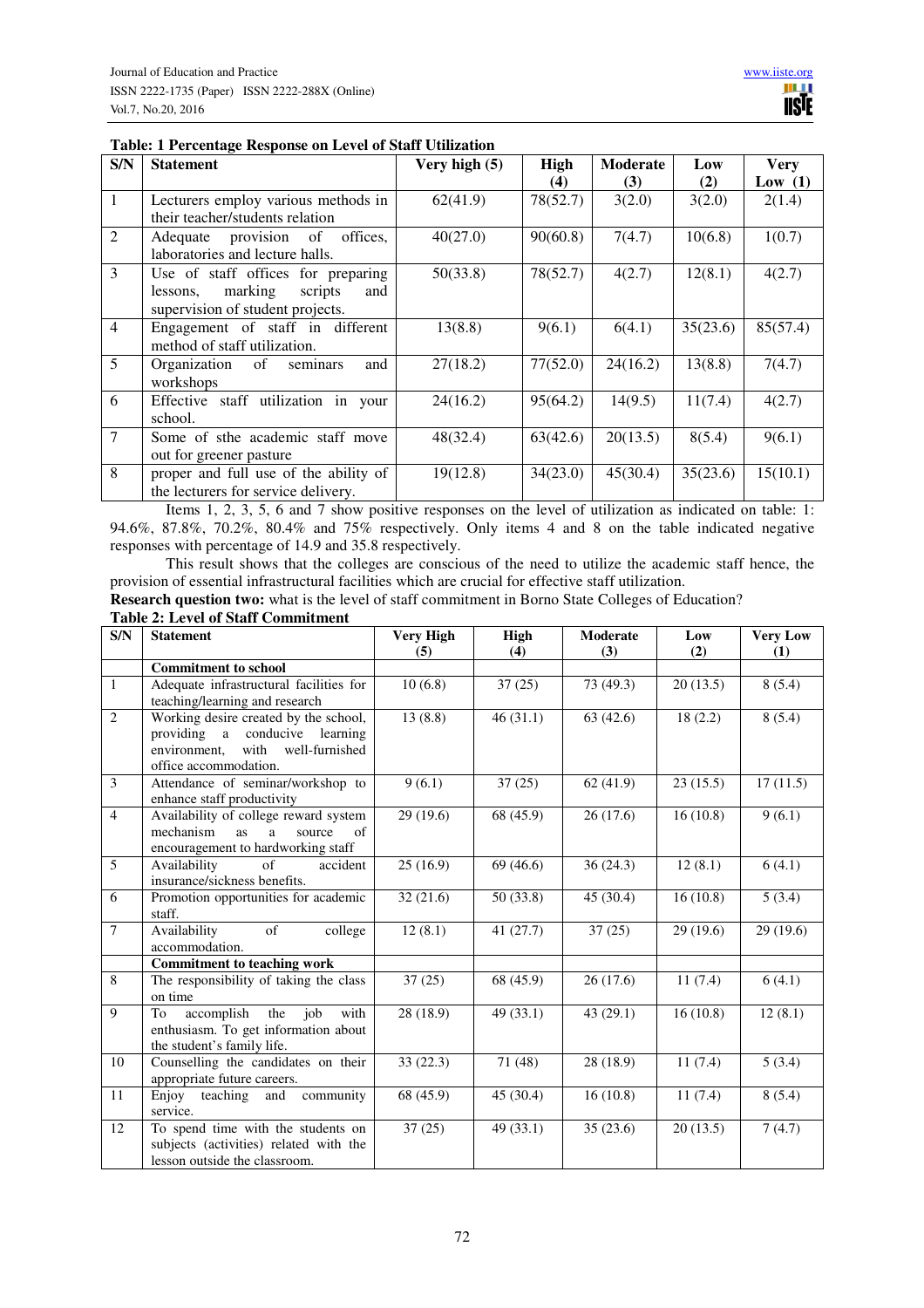The result revealed that 81.1% of the academic staff shows that there are adequate infrastructural facilities for teaching/learning and research. Items 3, 4, 5, 6, 9, and 20 indicate positive response by the academic staff on the level of staff commitment as shown on table 2; 73%, 65.5%, 63.5%, 55.4%, 70%, 52%, 73%, 76.3% and 58.1% respectively. Items 2 and 7 show response by staff; 40% and 35.8% respectively.

The results shows that if members of the staff are adequately motivated, provided with infrastructural materials and effectively utilized; performance and commitment by the lecturers, good performance is expected of them.

|  | <b>Table 3: Staff Utilization and Staff Commitment</b> |  |  |
|--|--------------------------------------------------------|--|--|
|--|--------------------------------------------------------|--|--|

| 1 www.compound.com/communication.com/communication/communication/ |      |               |                       |                 |      |  |  |
|-------------------------------------------------------------------|------|---------------|-----------------------|-----------------|------|--|--|
| <b>Variables</b>                                                  | Mean | <b>Median</b> | <b>Standard error</b> | <b>Standard</b> |      |  |  |
|                                                                   |      |               |                       | deviation       |      |  |  |
| <b>Staff utilization</b>                                          | 29.5 | 26            | 3.18                  | 20              | 0.13 |  |  |
| <b>Staff commitment</b>                                           | 29.6 |               | 4.49                  | 28              | 0.13 |  |  |

The result from the table shows that the staff utilization has the smallest standard error (3.18) and staff commitment (4.49). This means that the staff are adequately utilized in the colleges. The r value is 0.13. Since the P-calculated 0.00 is less than P-obtained from table (0.82876), the null hypothesis is therefore, accepted; that is, no significant relationship between staff utilization and staff commitment in Borno State Colleges of Education. The relationship between the two variables staff utilization and staff commitment is found to be low  $(r= 0.13)$ 

## **Discussion**

The finding of the study in respect to research question one revealed that the level of staff utilization in Borno State Colleges of Education was relatively high. This finding collaborate Abraham and Keith (2006) that teachers were the key drivers of internal school conditions for effectiveness, development and school change. The finding underscore the finding of Ibitoye (2003) that there is significant relationship between enrolment, utilization of infrastructure/infrastructural materials provided for teachers, the teaching of learning activities and students' academic performance. That is why Akpofure and N'dipu (2000), reported the need for colleges to maintain a manageable carrying capacity in utilization of classrooms, libraries and laboratories for effective teaching and learning. To them, this will pave the way for quality assurance in colleges. The finding agree with Iyamu (2005) who contended that the provision of all these factors may not have significant impact on successful learning if the learners are not exposed to competent principal, teachers and other school teams. The study revealed the importance of training in enhancing staff utilization and productivity. The study specifically revealed the importance of training, methods of staff utilization; training, staff utilization and productivity nexus. The study also found that the level of staff commitment in Borno Colleges of Education was low. The finding disagree with that of Martinez and Maynard (2002) who conducted a study to evaluate factors contributing to programme success or failure throughout 16 English Colleges and found that respondents emphasized the importance of good teaching, committed and knowledgeable teachers as well as effective and appropriate process for recruitment, orientation, assessment, tutoring and student's support. It should be noted that students' performance in high school appears to be related to teacher commitment, collaboration and focus on students was contrary with the result of this study. Krug (1992) did not find similar result. Rather, the study found a significantly positive correlation between principals' self-ratings of instructional leadership and students' performance. The correlation was strongest for academic satisfaction, recognition, accomplishment and commitment. No significant relationship was found between teachers ratings of instructional leadership and student performance, though they were generally positive. Possible reasons for the nature of the finding of this study may stem from lack of job satisfaction and low morale of teachers in the state. Teachers seem not to be satisfied with their job as they constantly complain of non-payment of salaries and other fringe benefits. This may likely have contributed to the result of this study.

The study found no significant relationship between staff utilization and staff commitment in Borno State Colleges of Education. This result disagrees with that of Abdulkareem, Fasasi sand Akinnubi (2011) whose study found a significant relationship between human resource utilization and internal efficiency in Nigerian State Universities. Folorunso, Adewale and Abodunde (2014) who found that affective commitment, normative commitment and continual commitment independently have significant influences on employees' performance and recommended that management of tertiary institutions and policy makers should take measures to enhance academic staff' performance through increased commitment level. However, Somers and Birnbanm (1998) studied on the relationship of work related commitment and input on employee job performance in their findings found that career commitment is positively related to job performance but no relationship existed between organizational commitment and job performance. Both affective and normative commitments were found unrelated to job performance. These findings were synonymous with the findings of this study. Their results also confirmed that commitment and input on employee job performance is positively related to job performance.